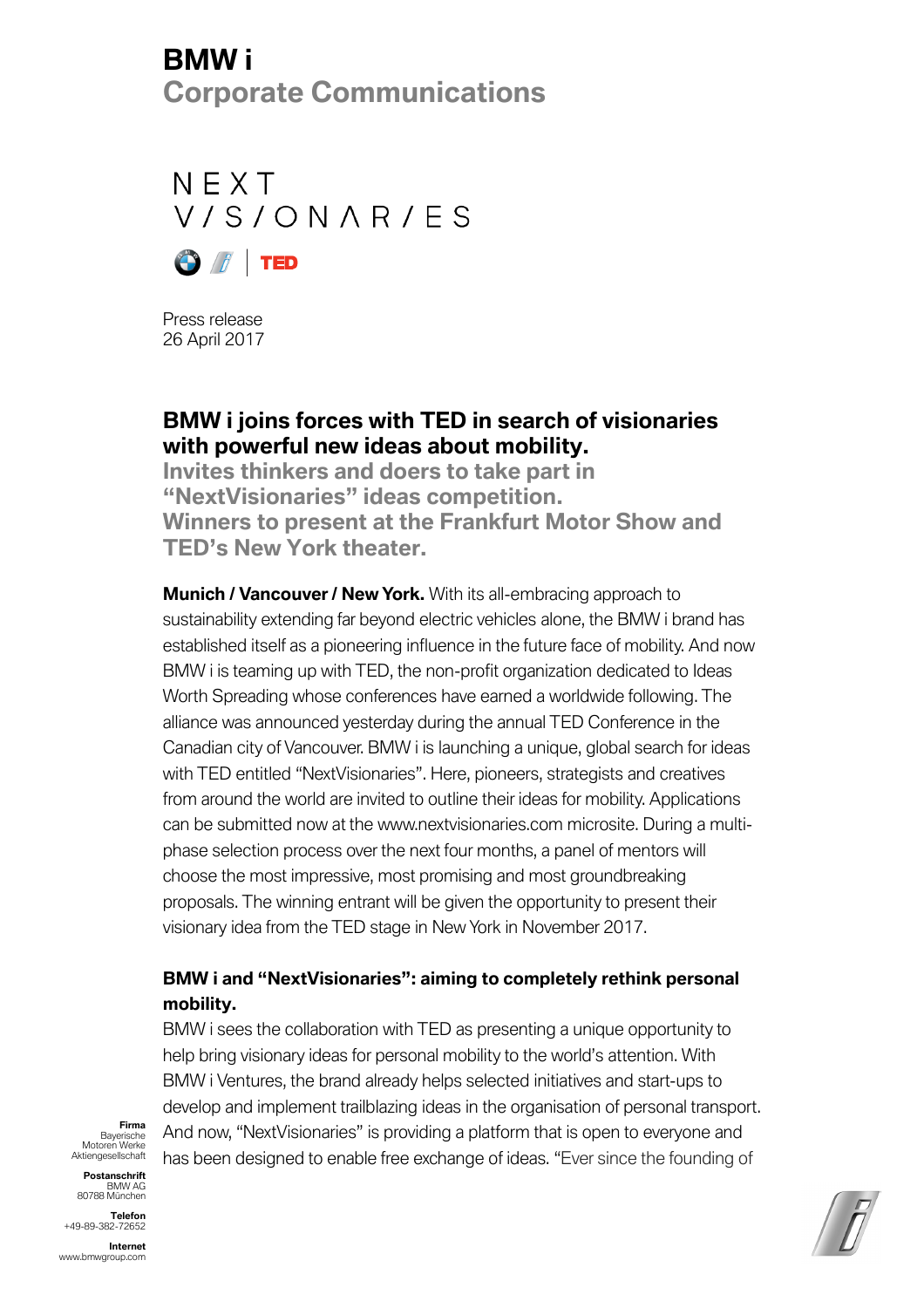# **BMW i Presse- und Öffentlichkeitsarbeit**

Press release

Datum 26 April 2017

Thema BMW i joins forces with TED to give visionaries the chance to take centre stage. Seite 2

project i ten years ago, BMW i has been a visionary pioneer. This spirit of visionary thinking and pioneering action unites BMW i and the TED community. For all prethinkers of inspiring and iconic visions around the mobility of tomorrow, we offer a great stage with this unique cooperation," explains Hildegard Wortmann, Senior Vice President Brand BMW. Lisa Choi Owens, Head of Global Partnerships at TED, adds: "TED Talks give the most creative minds and their most fascinating ideas a way to reach curious audiences around the world. The collaboration with BMW i gives us the chance to unearth some of the most exciting new thinking in the field of mobility."

### **Wanted: visions that will move tomorrow's world.**

The "NextVisionaries" ideas competition is aimed at a creative community engaged with various aspects of future mobility. The competition theme of "Visionary Mobility" has been formulated to attract the broadest possible spread of pioneering ideas and concepts. Entrants are asked to propose vehicle and technological concepts, hardware and software solutions, and ideas for products and services that have the potential to shape the face of personal transport in tomorrow's world. Visions can likewise be based around environment-friendly mobility-related processes that conserve resources, or on strategies for creating a society geared towards personal mobility requirements.

Information on the conditions for participation can be found on the www.nextvisionaries.com microsite set up jointly by BMW i and TED, as well as on social media channels such as Twitter and YouTube. The microsite also serves as a platform for exchanging ideas about new forms of personal mobility. The entries submitted will first be edited for composition and content, before being narrowed down to a smaller selection. The resultant short-list of six visionaries will then have the opportunity to refine their concepts and ideas with the help of experts from BMW i and TED. The best visions will be presented in public for the first time at the International Motor Show in Frankfurt in September 2017, and a panel of experts will subsequently choose the overall winner of the competition.

#### **From visionary to TED speaker.**

Thanks to its alliance with TED, BMW i will help to ensure the winning "NextVisionaries" idea reaches an audience that extends far beyond the company

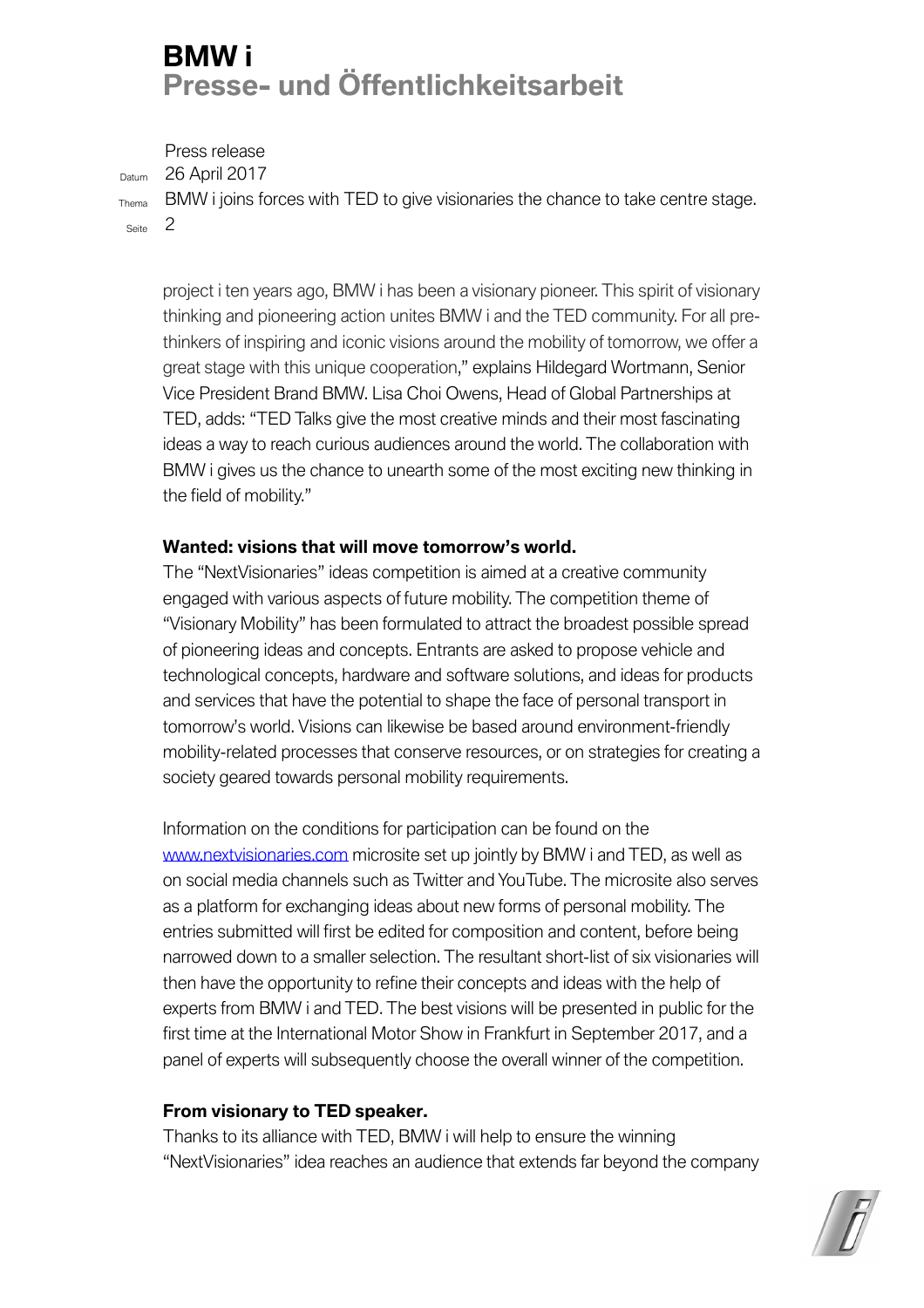# **BMW i Presse- und Öffentlichkeitsarbeit**

Press release Datum 26 April 2017 Thema BMW i joins forces with TED to give visionaries the chance to take centre stage. Seite 3

and even the car industry as a whole: the victorious vision will be presented at a TED event in New York in November 2017. First, though, the competition winner will undergo a comprehensive public speaking coaching.

### **About TED**

Founded in 1984, the first TED conferences were held in Monterey, California. In 2006, TED experimented with putting TED Talk videos online for free – a decision that opened the doors to a radically new model for sharing ideas: today there are more than 2,400 TED Talks available for free on TED.com, which are viewed about a billion times a year. Thanks to the support of thousands of volunteer translators, there are close to 100,000 published translations of TED Talks in over 110 languages. TEDx, the licensing program that allows communities to produce independently organized TED events, has seen 21,500 events held worldwide.

#### **About BMW i**

BMW i is a BMW Group brand focusing on visionary vehicle concepts, connected mobility services and a new understanding of premium strongly defined by sustainability. BMW i is represented in 54 countries with the BMW i3 electric car for metropolitan areas, BMW i8 plug-in hybrid sports car and plug-in hybrid BMW iPerformance Automobiles.

BMW i opens up new target groups for the company and serves as an incubator for innovations. Technologies which have debuted successfully in BMW i cars are carried over to parent brand BMW's other models.

BMW i is also associated with enterprises including DriveNow (car sharing in Europe), ReachNow (car sharing in the US), ChargeNow (easy access to the world's largest network of charging points), ParkNow (straightforward location, reservation and payment of parking spaces), BMW i Ventures (investment in start-up companies), BMW Energy Services and the Centre of Competence for Urban Mobility (consultancy for cities).